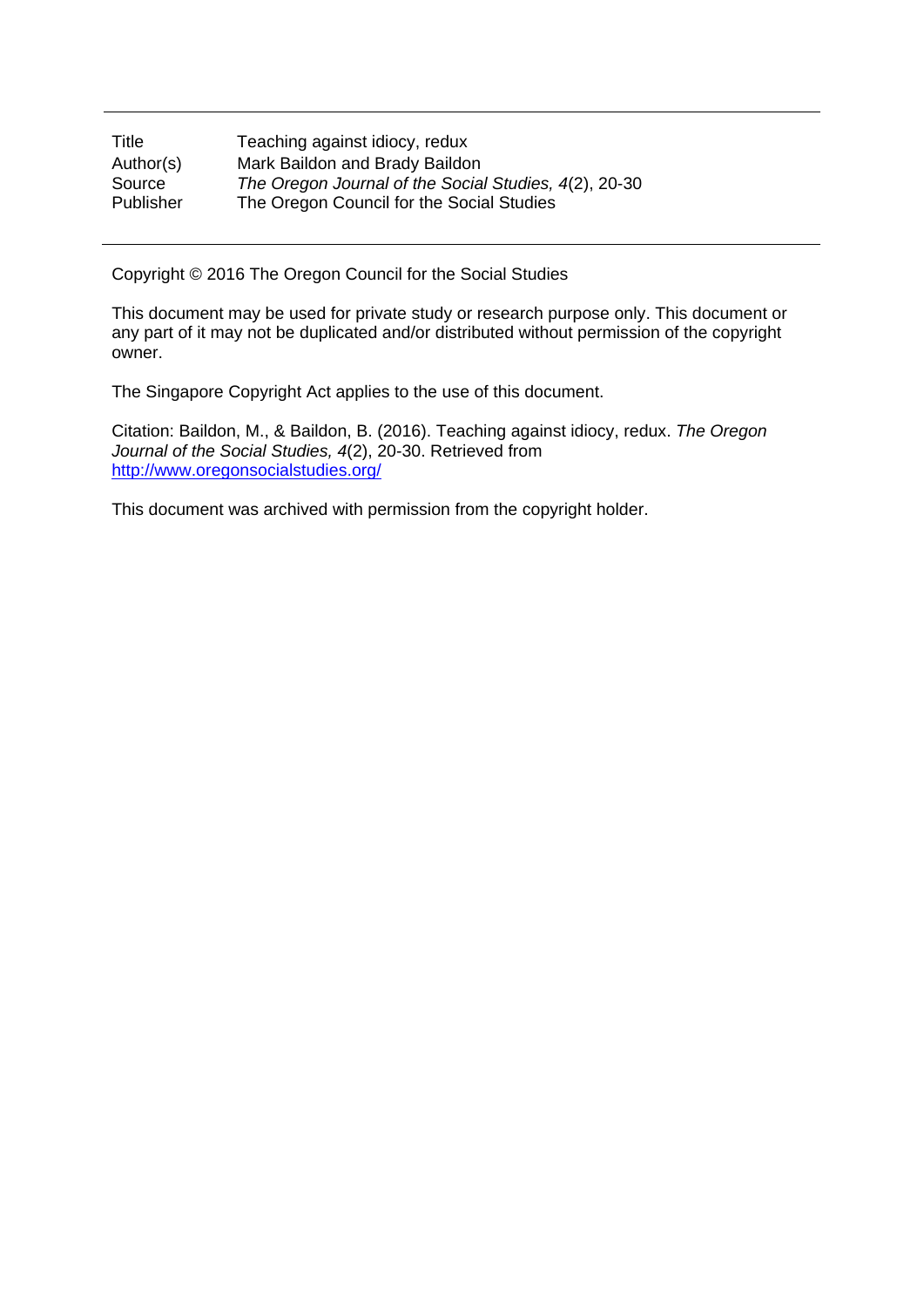# **Teaching Against Idiocy, Redux**

#### **Mark Baildon & Brady Baildon**

*This article outlines a*  $7<sup>th</sup>$  *grade social studies lesson designed to help students practice the norms* necessary for public deliberation and develop strategies to critically interrogate political and media messages during a campaign. It outlines ways to engage students in the critical analysis of candidates' websites to understand their positions on public issues, such as health care, climate change, affordable college, and immigration, in order to "develop the habits of thinking and caring necessary for public life" *(Parker, 2005, p. 348).*

Democratic societies face several challenges in developing public minded citizens capable of self-governance. One particular challenge is the scourge of "idiocy" – the selfcentered focus on private matters and narrow individualistic pursuits (Parker, 2005). For Parker (2005), "idiots" have not made the transition from "puberty" to public life and are oblivious to the conditions necessary for informed and productive participation in civic life and governance.

Given the incivility of the current campaign season, which has featured public insults, name-calling, outlandish statements lacking evidentiary warrant, candidates talking over each other, and facial expressions of contempt – all forms of behavior considered inappropriate in classrooms – it is necessary to emphasize the important role that social studies education plays to "develop the habits of thinking and caring that are necessary for public life" (Parker, 2005, p. 348). Social studies classrooms can be sites where students learn reasonable and reasoned forms of participation in public life.

In this article, we outline a beginning teacher's efforts to allow students to share their own political views about candidates and civic issues while helping them develop dispositions of respect, open-mindedness, reflection, and deliberation in considering candidates' positions on public issues, such as health care, climate change, college costs, and immigration. In particular, we feature Brady's classroom practice in response to growing concerns about the polarization and toxicity in public life that is often amplified in news outlets and social media, as well as the negative and occasionally hostile comments that sometimes creep into classroom discussions about candidates and issues. As a  $7<sup>th</sup>$  grade social studies educator, Brady wanted to address these concerns by helping students:

- Learn how to engage in productive, civil discussion about the candidates and issues;
- Develop understanding about the candidates and the issues;
- Understand where peoples' political views come from (including their own) and become more reflective about their own positions and views; and
- Uncover the role of media and political advertising in shaping people's views.

In other words, he wanted to help students think more carefully and critically about the media, candidates and issues, and the range of views they and others have about these. We outline Brady's efforts to accomplish these goals in his classroom.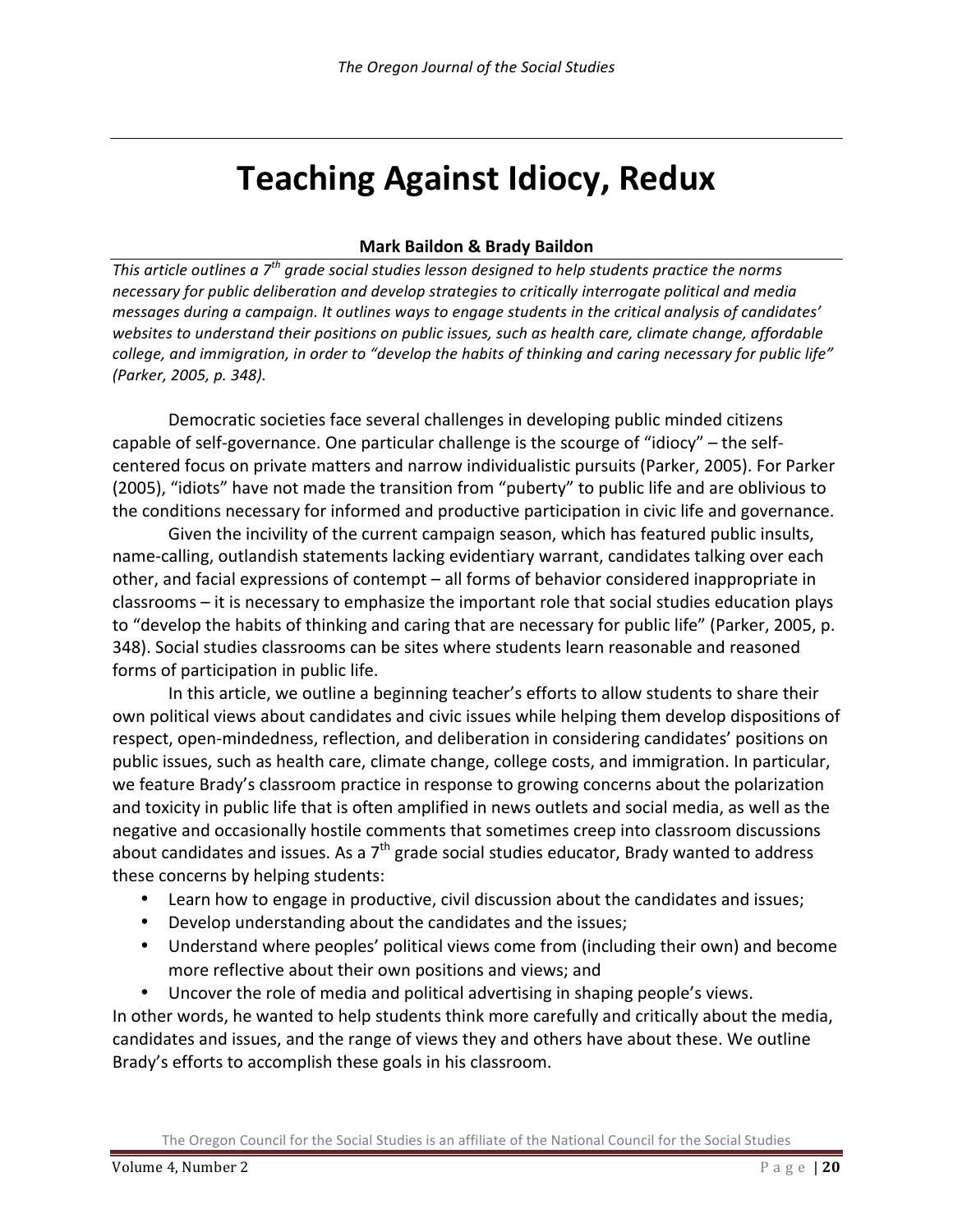#### "All Democrats are Stupid!" "Donald Trump sucks!"

Brady found himself dealing with more and more comments like these as he sought to engage students in discussions about issues being debated by candidates during the primaries. Despite his efforts to develop a classroom culture respectful of different views with norms for turn-taking, the use of appropriate language, and the need to provide reasons and evidence for one's views, students would sometimes lapse into name-calling or other forms of disrespectful behavior. Of course, this behavior has also been displayed by some candidates during the campaign season so it may come as no surprise that even  $7<sup>th</sup>$  graders might exhibit similar forms of behavior in classrooms. As one parent interviewed in a *New York Times* article noted, "Quite frankly, it's been quite embarrassing when I have an 11-year old who is better behaved and more polite than some people who are the potential next leaders of our country... This namecalling and making fun of people is basically the opposite of what he's been taught at home and at school" (Lyall, 2016, n.p.).

These examples of talk and behavior by candidates running for political office serve as poor models of civil and productive public discourse. They have been highlighted as symptomatic of a coarsening public sphere driven by frustration and resentment. Nevertheless, these forms of behavior in politics serve an educative function signaling that this is how debate about issues is conducted, that partisanship trumps compromise, and that passions and prejudice need not be tempered in the public arena. Given the partisanship, polarization, and growing animosity across party lines that characterize American politics (Pew Research, 2014), it is little wonder that young people might display similar tendencies. Adding to this volatile mix is the way the "money and media election complex" (Nichols & McChesney, 2010) picks up and amplifies candidates' statements through an ad nauseam news cycle of repetition often lacking in critical analysis.

In fact, political science research suggests that political and media elites tend to encourage citizens to be misinformed and that the "incentives to keep people misinformed but active tend to be much more powerful than (other) politicians' incentives to try to move people away from using falsehoods into using facts" (Hochschild & Einstein, 2015, p. 599). There are several examples of politicians deliberately disseminating misinformation through media outlets (and media outlets being more than happy to carry it), such as the rumors of "death panels" to discredit the Affordable Care Act and the birther campaign to raise doubts about President Obama's birthplace and birth certificate. This can pose several challenges for social studies educators wanting to dispel these campaigns of misinformation.

In particular, the "spin cycle" has never been faster and more furious. Through a 24/7 media blitz, the public is exposed to a range of claims about candidates' records and character, their positions on public and foreign policy, and a range of significant issues (e.g., climate change, immigration, health care, gun control, etc.) that must be carefully considered to make informed civic decisions. Compounding this information overload is the sophisticated use of media designed to persuade, entertain, inform, and misinform the public about candidates and their positions on important issues.

As a result, students will have a range of views about the candidates and the issues being discussed in the media. For many students, these views will echo the views of their parents. However, the majority of teens tend to adopt more moderate views than adults in ways that suggest a "wait-and-see" attitude in terms of developing their political positions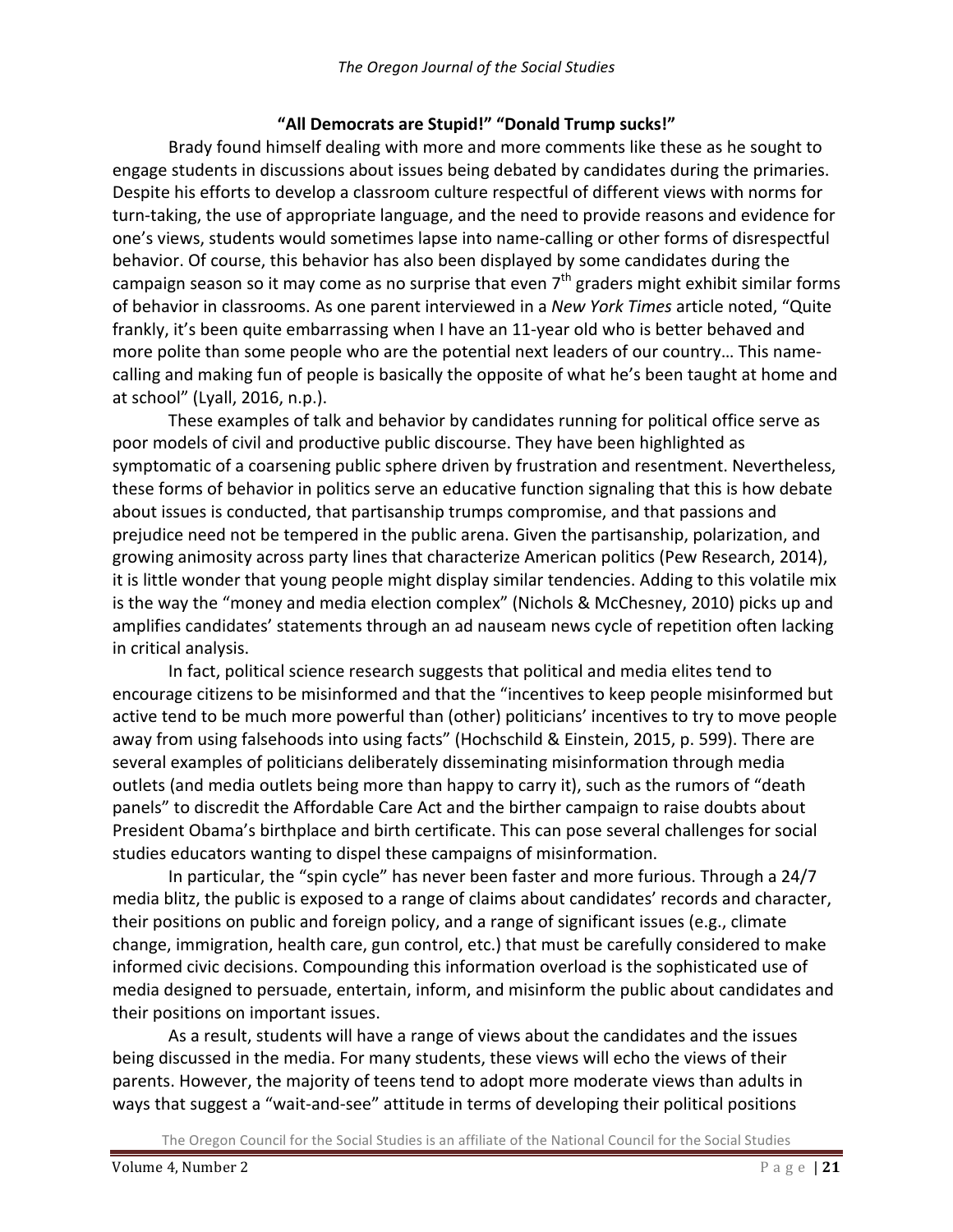(Lyons, 2005). Students are also heavily exposed to media, and several studies point to the impact media can have on the political choices of citizens (e.g., Della Vigna & Kaplan, 2007; Happer & Philo, 2013). Media especially plays a role in shaping public views in areas in which people have little direct experience or background knowledge (Happer & Philo, 2013). Students, like citizens, often lack the background knowledge about issues to adequately evaluate or process new information about these issues (Baildon & Damico, 2009). This may make them especially susceptible to misinformation.

Given increasing concerns about the corrosive effects of these tendencies in public life and in his classroom, Brady designed a lesson that he hoped would engage students in critical analysis of the candidates' positions and media techniques as well as shift classroom discourse toward more civil and productive forms of talk.

# **The Lesson Plan**

The rationale for the lesson focused on the importance of deliberating about the Presidential candidates and their positions on four key issues: health care policy; climate change policy; plans for affordable college costs; and immigration policy. Students would be required to analyze the positions of one Republican candidate and one Democratic candidate on two of the four issues. The lesson plan also had students analyze different media and political campaign techniques designed to influence readers that were used on the candidates' official websites. A key goal was for students to be more informed about candidates and the issues, while also being more aware of the ways the candidates and media try to influence people's views during an election.

Using Google Classroom to organize and track students' responses, Brady created a fivepart lesson over three 50-minute class periods that would:

- 1. Conduct an initial mock election using PollEv (for more information on PollEv, see https://www.polleverywhere.com/pollev);
- 2. Have students reflect on their own political views and what may have shaped these views;
- 3. Identify and analyze media and political campaign techniques;
- 4. Analyze Democratic and Republican candidates' positions on selected issues; and
- 5. Conduct an exit poll (using PollEv) and a reflection on whether views changed or not and why.

Throughout the lesson plan, Brady periodically reinforced the importance of civil discussion and deliberation, the need for students and citizens to be well-informed in order to make good decisions about candidates and issues, and that it was important to be more aware of the role media plays in shaping political views. Similar to Parker (2006), Brady stressed the importance of the classroom being a site where informed productive civic discourse can be practiced.

# **Teaching the Lesson**

# *Using PollEv*

Brady started the lesson by talking about the importance of civil debate and discussion, where people can freely share opinions and ideas without letting emotions get the upper hand. While emotions are important to acknowledge, he also wanted students to consider why people might have particular feelings, the role emotions play in shaping how they view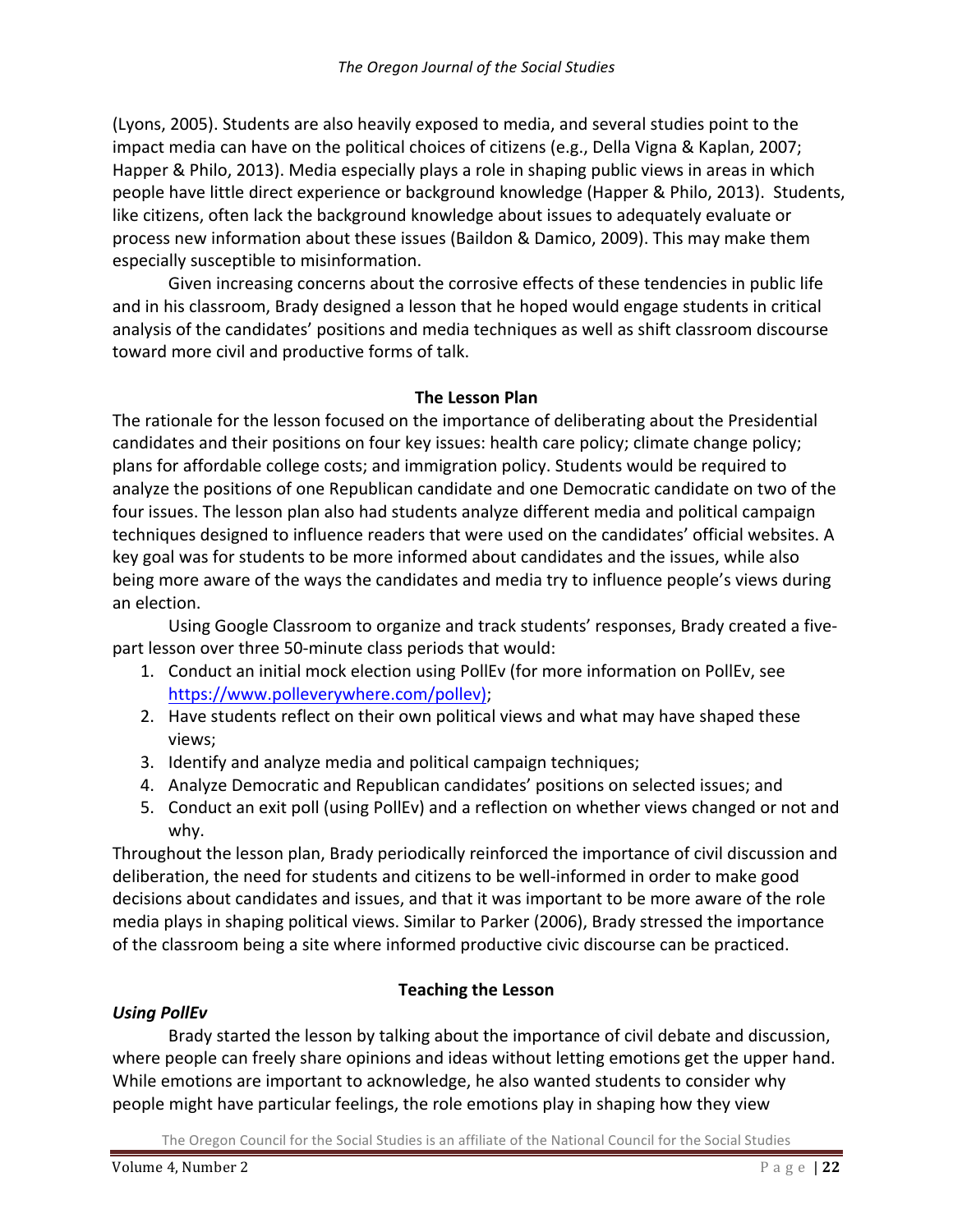candidates and issues, and how these emotions can be managed so that people can listen respectfully to understand each other. He highlighted the need to talk about politics from a perspective of wanting to learn more about how we think and how those around us think. Because discussion can get heated and emotional when differences in opinion are involved, he stressed the need for a few norms for talking about politics and issues respectfully. Some grounds rules were set that included: raising hands to share ideas or express opinions, speaking respectfully about the candidates, and making statements backed by reasons and evidence.

He asked students to first identify and examine their own preexisting political views and knowledge, and to try to better understand where these views come from. He asked students to pick a candidate that they would support in an election and then reflect on their choices as well as provide reasoning for their decision. Students could cast a vote for one candidate out of a pool of the presidential hopefuls at the time or select a "none of the above or I haven't followed the election" option in an online poll setup using PollEv. He used Google Classroom every day as a way to organize and track student responses to questions and student assignments. He posted links to polls, reflection questions, and assignment questions in Google Classroom. Students worked on their laptops during the lesson.

#### *Reflection Questions*

After using PollEv to vote, students were asked to reflect on their political views in a series of questions in an exit poll set up on Google Classroom. These questions asked students to reflect on their own political views and how these views may have been shaped. The reflection questions were as follows:

- 1. Why would you vote for this candidate?
- 2. Where do you get your political views?
- 3. Where do you get your information about the candidates and issues?

Brady's class was able to view the election results, displayed in bar graph form, in real time as students cast their votes. The results of the election significantly varied from class to class, but for the most part seemed to mirror the results of national polls and primary elections at the time. 

Brady started with students' ideas about the candidates and their views on key campaign issues for three reasons:

- 1. Students come into classrooms with preconceived ideas based on their life experiences of how the world works and how people are likely to behave. This will also be the case with the political ideas they have and their views on political issues.
- 2. To build new knowledge, it is important to *activate and engage these prior ideas* (Bransford, Brown, & Cocking, 1999). It is important to leverage existing knowledge to develop more sophisticated understandings of political issues as well as address misconceptions students may have about issues.
- 3. To learn about students' pre-existing ideas will enable the teacher to ask questions about why they have these ideas and raise opposing views, alternative claims, and different forms of evidence for students to consider.

Students will come into classrooms with preconceived ideas about politics, politicians, and the media that need to be activated and engaged. A key starting point is to explore their political ideas and views in some depth. The first part of the lesson was designed with these purposes in mind.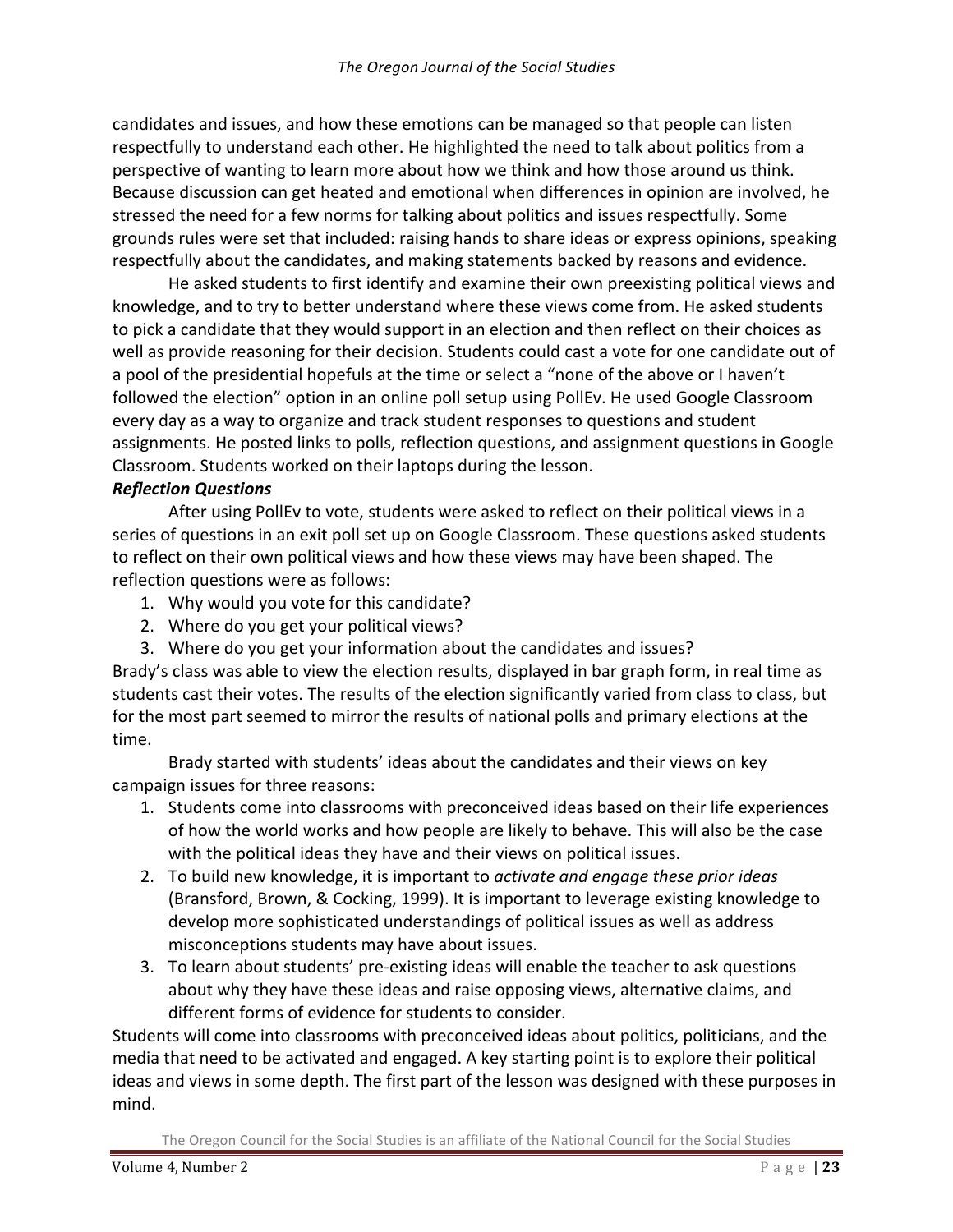#### *Class Discussion*

Brady then facilitated a class discussion about where their political views came from and how those views were shaped. Many students acknowledged that their political views came from their family and friends and were shaped by the things they heard on a daily basis.

The discussion transitioned into talking about how candidates try to shape people's political views and the methods candidates use to try to gain supporters and influence people's votes. Because students encounter so many different forms of media on a daily basis, it is important for them to be able understand how media can be used to influence and affect the way people think, believe, or act. To illustrate this, he chose to focus on candidates' online presences and, as a class, they focused on picking out specific persuasive media techniques on candidates' individual websites. Students were guided to critically analyze different candidates' websites, taking a close look at the language, videos, and pictures a candidate and his or her "team" had carefully selected. They were asked to think about why they might have selected particular language, videos, and images. In looking at these forms of media, the class was asked to figure out how these techniques could be purposely used to sway voters' opinions about that particular candidate and his or her positions on the issues.

#### *Analysis of Media Techniques and Candidates' Positions*

Before students began analyzing these websites, however, Brady facilitated a discussion on examples of media techniques that might influence voters. The techniques the class discussed included:

- Playing to emotions for example, using images of families, patriotic symbols, or evocative words, etc. to encourage certain emotional responses by viewers;
- Fear tactics for example, language and images about imminent attacks or potential job loss would create a sense of danger or fear among viewers;
- Playing on anger for example, language and images about things that are unfair or unjust to stir up anger among viewers;
- Common people techniques using images of common folk rather than politicians, celebrities or CEOs might allow the candidates to create a more personal connection with viewers;
- Mudslinging representing other candidates in a negative light or criticizing the other candidates would make that candidate appear far superior in comparison. These might include put downs, insults or ad hominem attacks.

These and other techniques that aim to influence viewers are important for students to be aware of in considering different candidates' positions on issues. The Center for Media Literacy (2016) notes that political advertising has three stages, each drawing on different advertising techniques: the first stage focuses on personal biography to put the candidate's best face forward; the second stage aims to introduce viewers to the candidate's position on issues and policies; the third stage, when they trail in the polls, is to attack opponents. All of these techniques can be easily observed in most campaigns and, if time permits, students can practice identifying and discussing different techniques by analyzing past political advertising at the Museum of the Living Image's *The Living Room Candidate*, which has presidential campaign commercials from 1952-2012 (http://www.livingroomcandidate.org). As part of these lessons, it is also useful to introduce students to the concept of demagoguery or the appeal to emotions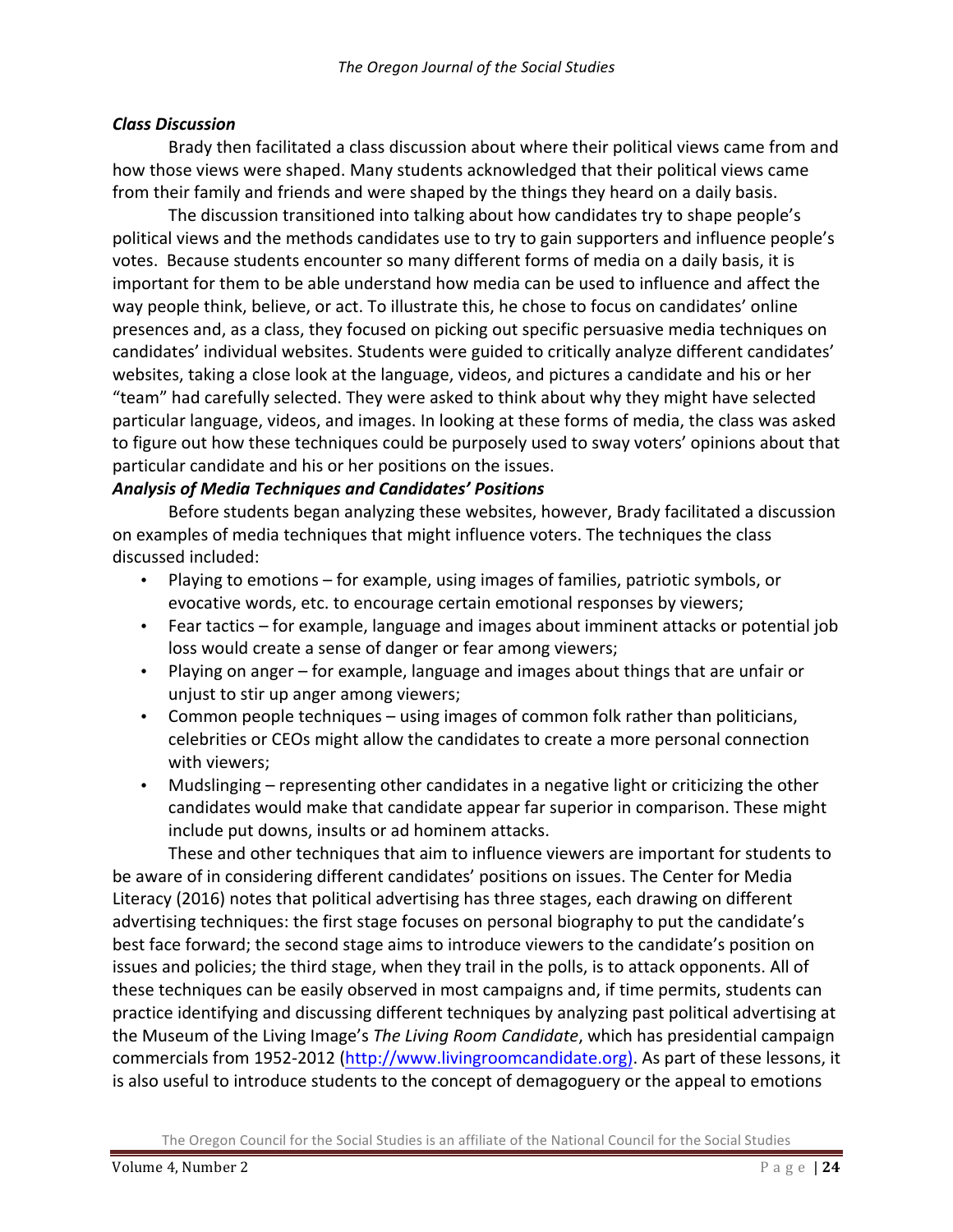and prejudices rather than reasons that some politicians resort to. The emotional content and appeal of political campaign messages must be critically examined.

After compiling this list of influential media techniques on the board, students were tasked with critically examining and evaluating two candidates' websites – one Democratic hopeful and one Republican hopeful. They reviewed the content on each candidate's website, their stances on issues, and any persuasive media techniques used. First, students simply looked over and clicked through the candidate's website, carefully noting the setup of the site, language used, pictures, videos, and any other features that they noticed. Students had to make inferences about how the candidate was using media to influence potential voters. Next, students selected two of four major election issues (health care, climate change, college costs, and immigration) and had to examine how the candidate expressed his or her views on each issue. In order to directly compare the media techniques and coverage of these issues, students analyzed the other candidate's views on the same two issues. They completed the table in the following handout (Figure 1):

**Figure 1**: Taking a Critical Look at the Candidates (handout)

| Candidate's name:                                                                                                                             | My Notes: |
|-----------------------------------------------------------------------------------------------------------------------------------------------|-----------|
| What do you notice about the candidate's<br>website?                                                                                          |           |
| What images are used? What type of<br>language is used? What kind of message is<br>this candidate trying to send about himself or<br>herself? |           |

Pick two of the following issues to look and look at how this candidate's views on the issue are presented:

- Healthcare
- Climate change
- College
- Immigration

| Which issue did you pick? Why did you pick<br>this issue?                |  |
|--------------------------------------------------------------------------|--|
| Summarize this candidate's views on the<br>issue.                        |  |
| What reasons and evidence are used to<br>support this candidate's views? |  |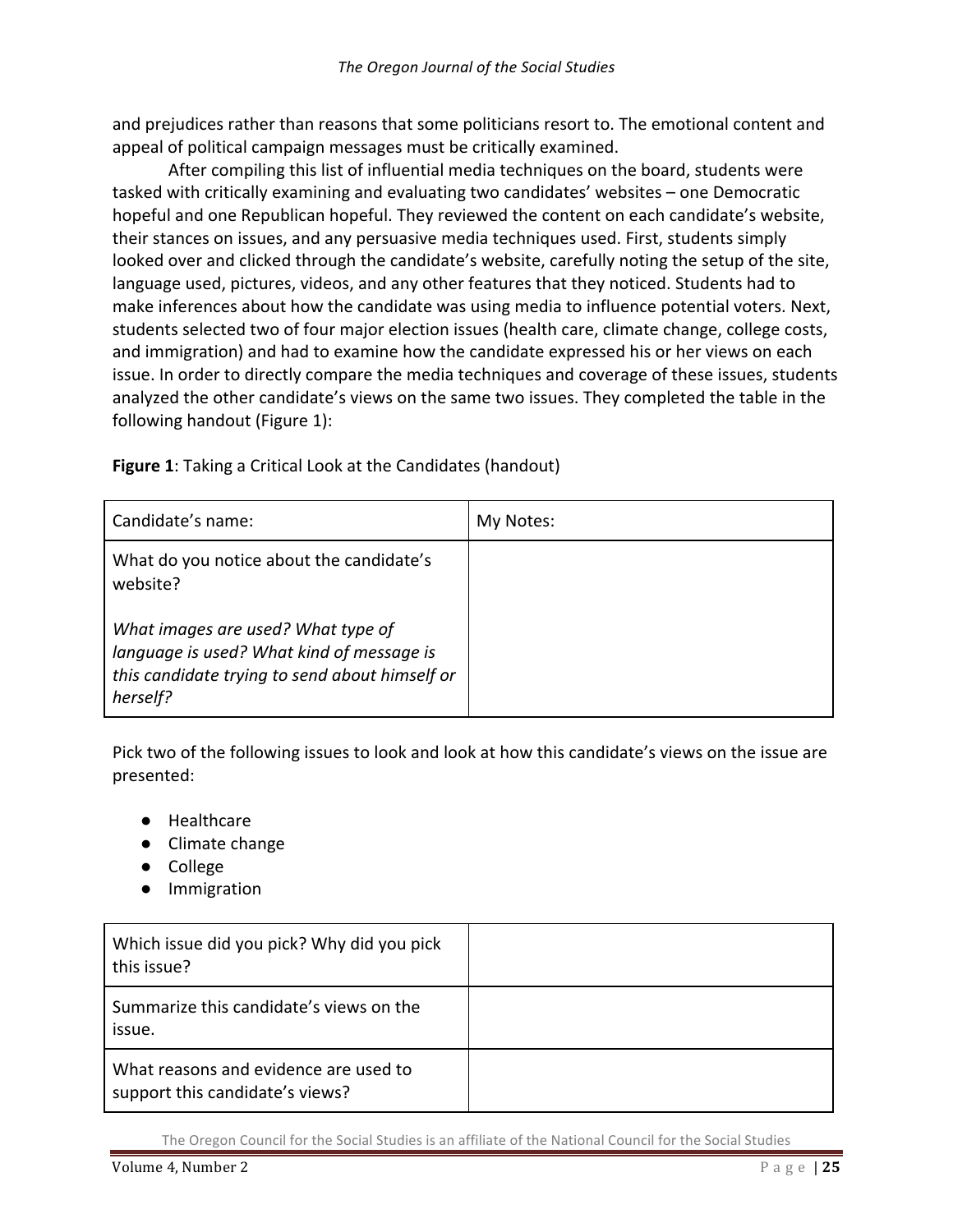| Discuss any research studies, graphs, charts,<br>and information mentioned.                                                                                    |  |
|----------------------------------------------------------------------------------------------------------------------------------------------------------------|--|
| What techniques are used to by the<br>candidate to get his or her message across?                                                                              |  |
| What do you notice about the language<br>used? What pictures are used? What other<br>forms of media are used? Why would the<br>candidate use these techniques? |  |

Brady went around to students as they worked on this activity. The candidates' websites were extremely media-dense, teeming with personal statements and positions that were difficult for students to read. They also included a host of video clips and various links for students to click on and follow for more detailed explanations. Students needed quite a bit of time to process all of the images, language, videos, and content they were encountering on these sites. They also needed time to comprehend the election issues and figure out each candidate's view on a particular issue before looking for media techniques.

Students called Brady over to their desks as they noticed certain things on candidates' websites. For example, one student wanted to know if the popup urging voters to take a stand against Trump and other Republicans on Hilary Clinton's website was an example of mudslinging. Another student commented on the fact that Donald Trump's website primarily had videos in his issues section. Students agreed that most people might prefer watching a video to having to read large sections of text and that it was a smart move. Some students talked about how one of Donald Trump's strengths is his public speaking and his ability to get people fired up, so videos would be a more effective than paragraphs of text for getting his ideas across. Another student noticed that Bernie Sanders' website had an option to translate text into Spanish, while Donald Trump's did not. The student commented on how that might go along with both of the candidate's views on "immigrants and Mexicans." Students also noticed that at the bottom of Bernie Sanders' website it said, "Paid for by the people. Not the billionaires." To these students, this was an example of mudslinging or bashing the other candidates by saying that they were supported by billionaires.

In cases like these, Brady had to talk about whether or not these statements were supported by facts and sufficient evidence or whether they might be a form of mudslinging or some other technique. While talking with students he highlighted the importance of understanding that all media messages are "constructed" with specific purposes in mind. This is especially the case with media used for political purposes, such as campaign websites. In the case of campaigns, media messages will represent political interests and embed particular viewpoints and agendas. This requires viewers to critically interrogate the "construction" of the messages by questioning who authored or created the messages and for what purposes.

The Oregon Council for the Social Studies is an affiliate of the National Council for the Social Studies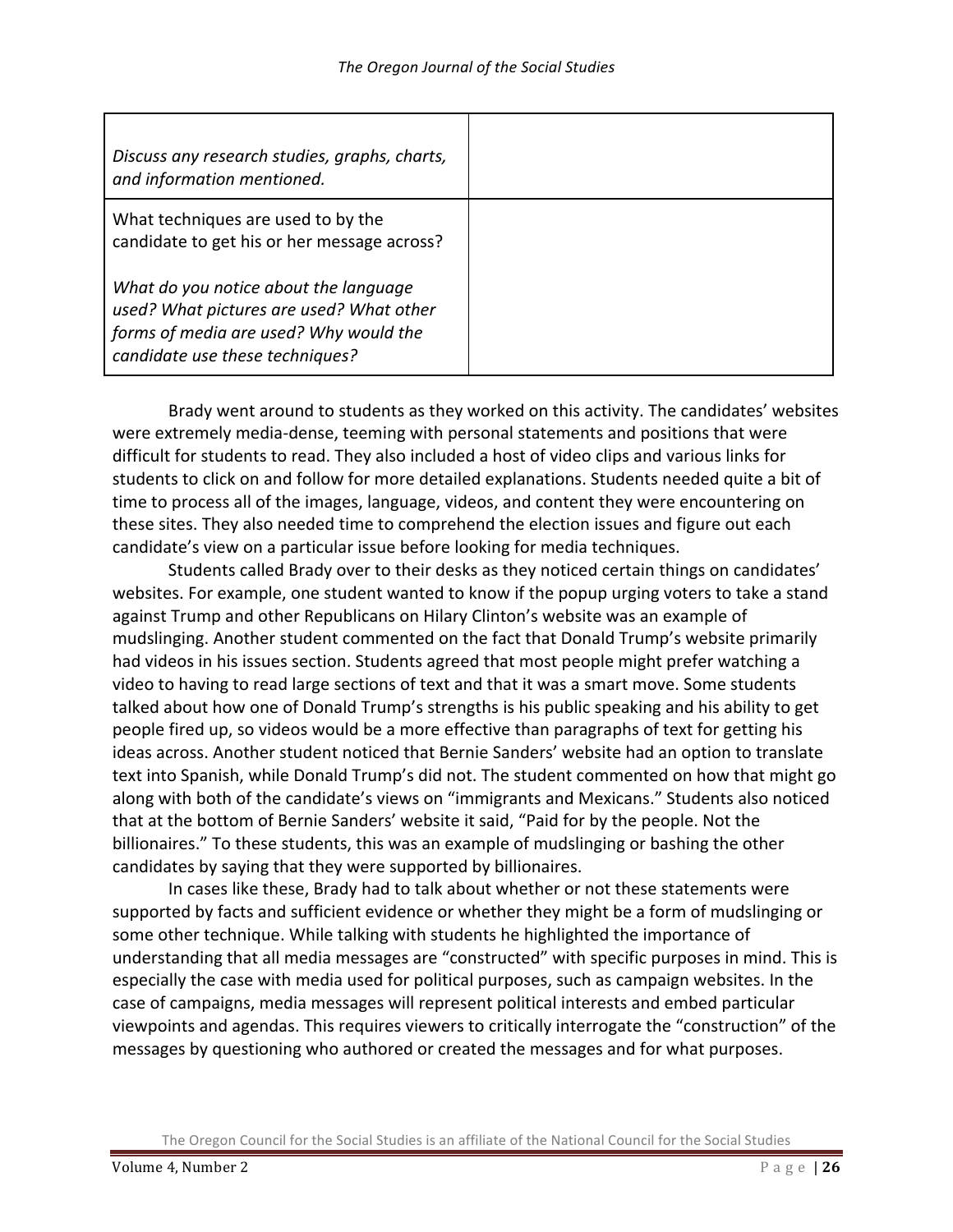# *Small Group Discussion*

Students finished working on the assignment and then had a chance to discuss their ideas and thoughts about the candidates' websites in groups of three. Group Discussion Questions included the following:

- 1. What did we notice about the candidates' websites?
- 2. Which issues did we pick? Why?
- 3. What were the candidates' stances on these issues?
- 4. Discuss specific examples of persuasive media techniques that you noticed.

For the most part, group discussions were very focused. Brady overheard groups talking about the fact that Trump might use more videos on his website in an attempt to persuade people with his speaking abilities. Another group talked about candidates' plans to make college more affordable and wondered who would be paying for this and how people who don't want to go to college might feel about paying for those who do.

# *Final Exit Poll and Whole Class Discussion*

After the group discussions, students voted for candidates again, so that the class could see whether or not students' votes had changed after gathering more information about the candidates and issues. Students voted in another poll on PollEv and then reflected on their vote in another set of exit poll questions on Google Classroom. The Exit Poll Questions included:

- 1. Did your vote change or stay the same?
- 2. If your views changed, why did they change? If they stayed the same, why did they stay the same?
- 3. What is one thing you will take away from this lesson?

Students also had a reflection assignment as homework. This reflection asked the students about their own views on the issues they examined. There were also questions about why they think people hold onto their views so strongly and why it can be so hard for people to encounter information that goes against their beliefs. The following questions were used for reflection:

- 1. Where do you stand on the issue? Why? What reasons and evidence support your position? Which side (Republican or Democrat) do you agree with the most?
- 2. Why do you think this way? Are you willing to consider other perspectives? Why or why not?
- 3. Why do people hold onto their beliefs so strongly?
- 4. Why doesn't everyone feel this way about the issue? Why are there different views on issues?

Brady used these reflection questions and subsequent discussion to wrap up the lesson and to give students the opportunity to reflect on the entire process, the media techniques they identified, and their own beliefs. They also had to reflect on why people hold onto their political views so strongly and why there is such a wide range of views on certain issues (e.g., Why doesn't everyone hold the same beliefs?).

The most noticeable difference between the preliminary and final class votes was that almost all of the students who had selected the "none of the above or I haven't followed the election" option the first time around now felt more informed on the candidates and issues were able to vote for a specific candidate in the final poll. In fact, in most of the reflections students felt like they now had a better grasp on the candidates' views and were more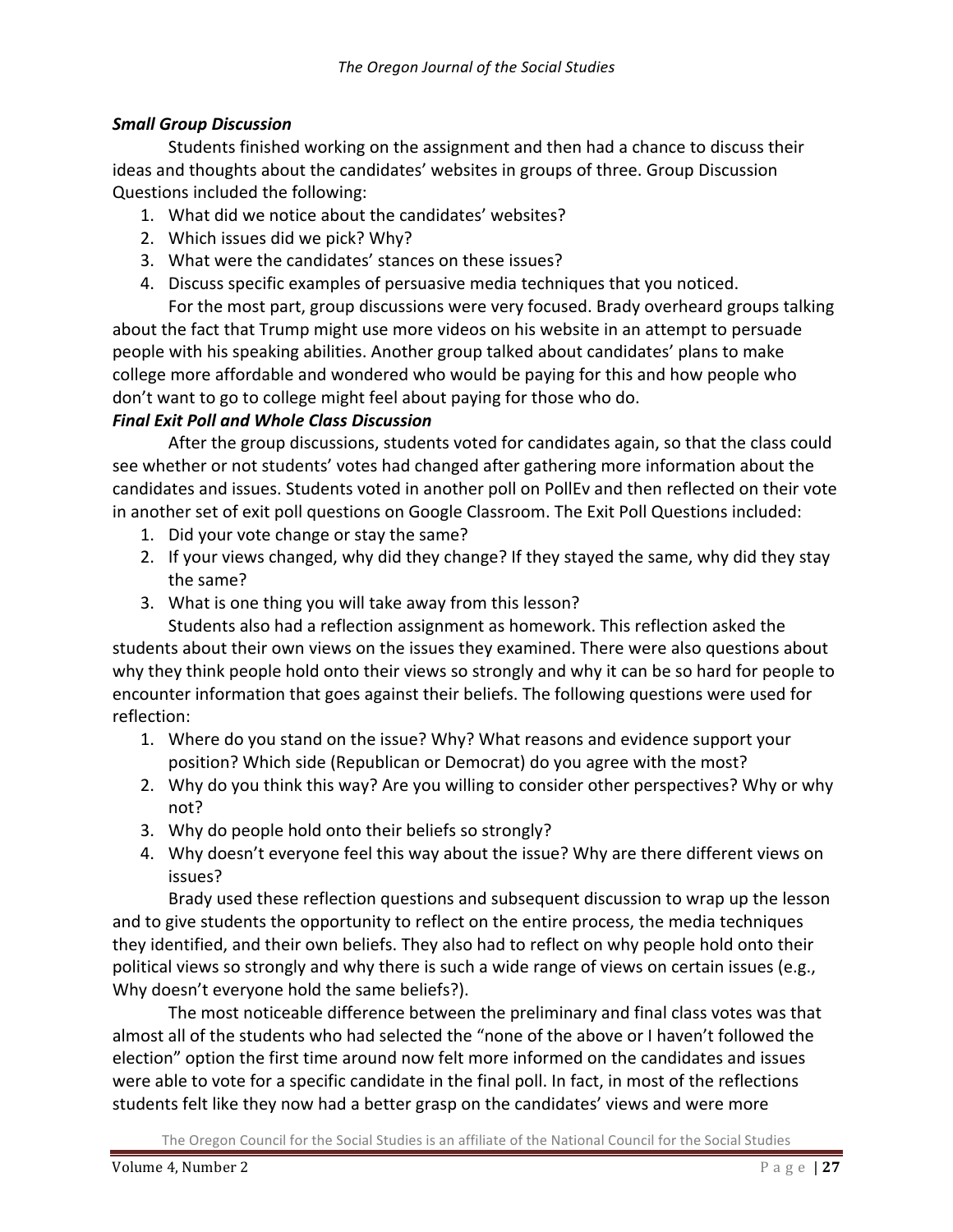informed about election issues. A lot of students' votes for a particular candidate stayed the same and they felt that the information they came across in the lesson acted to further confirm their support for that candidate. Of the few students whose votes changed, they cited learning about a particular candidate's views or dispelling rumors as being responsible for these changes.

#### **Reflection and Conclusion**

For Brady, this was one of his favorite lessons of his first year of teaching. At the end of the school year he had students reflect on their entire year in  $7<sup>th</sup>$  grade social studies and quite a few students mentioned that this was their favorite topic that the class covered during the year. His students felt that it was highly relevant and helped them be able to better make sense of the election and the issues. The challenges in this lesson stemmed from the complexity of the election issues and the campaign techniques used by candidates. Brady realized that middle school students either had never considered or didn't have much background information on issues like healthcare and immigration. A lot of students had difficulty trying to make sense of the issues and each candidate's stance on these issues. This made it especially challenging for them to even begin looking for persuasive media techniques on candidates' websites. For the upcoming November election, it might be better to split this lesson into two distinct parts - one focused on the candidates and the issues and the other focused on persuasive media techniques and how they are used on the campaign trail. This might help students better organize their thinking and focus on one specific task at a time.

As Walter Parker (2005) reminds us, engaged citizenship and the democratic dispositions of tolerance, respect, and reasonableness are difficult social, moral, and intellectual achievements. In fact, research in political psychology points to how it is much easier to remain misinformed than to change one's views. Group loyalties, perceptual filters, and other factors make it "easier to maintain one's beliefs than to question and then change them" (Hochschild & Einstein, 2015-16, p. 598). However, although difficult, it is possible to "unlearn long-held views and learn new ones" (ibid.,  $p. 623$ ). It is our belief that classrooms can be sites where young people from different backgrounds and with different views can learn to get along, hear each others' views, deliberate over matters of public concern, and "develop the habits of thinking and caring necessary for public life" (Parker, 2005, p. 348).

Towards the end of lesson outlined in this article, one student who had been very resistant to the lesson called Brady over to her desk and told him that she was having trouble with the reflection. The reflection asked students to share their own beliefs on the issues they examined and discuss how their beliefs lined up with the beliefs of the candidates they had examined. She was an avid Trump supporter, but she said her views on climate change were actually more aligned with Bernie Sanders' beliefs than Trump's. She was confused and didn't know what to make of this. Brady explained that it can be hard to find a candidate whose beliefs exactly match our own and that it's okay to have views that differ from those held by candidates we tend to support in general. The important thing is to find a candidate whose views align with your own views on the issues you feel are important. The fact that this student was considering other candidates' views, as well as her own views, is testament to the importance of doing this work with young people.

Social studies educators play an important role in helping students learn the norms of civil public discourse that are necessary to address significant public issues. Parker (2005) says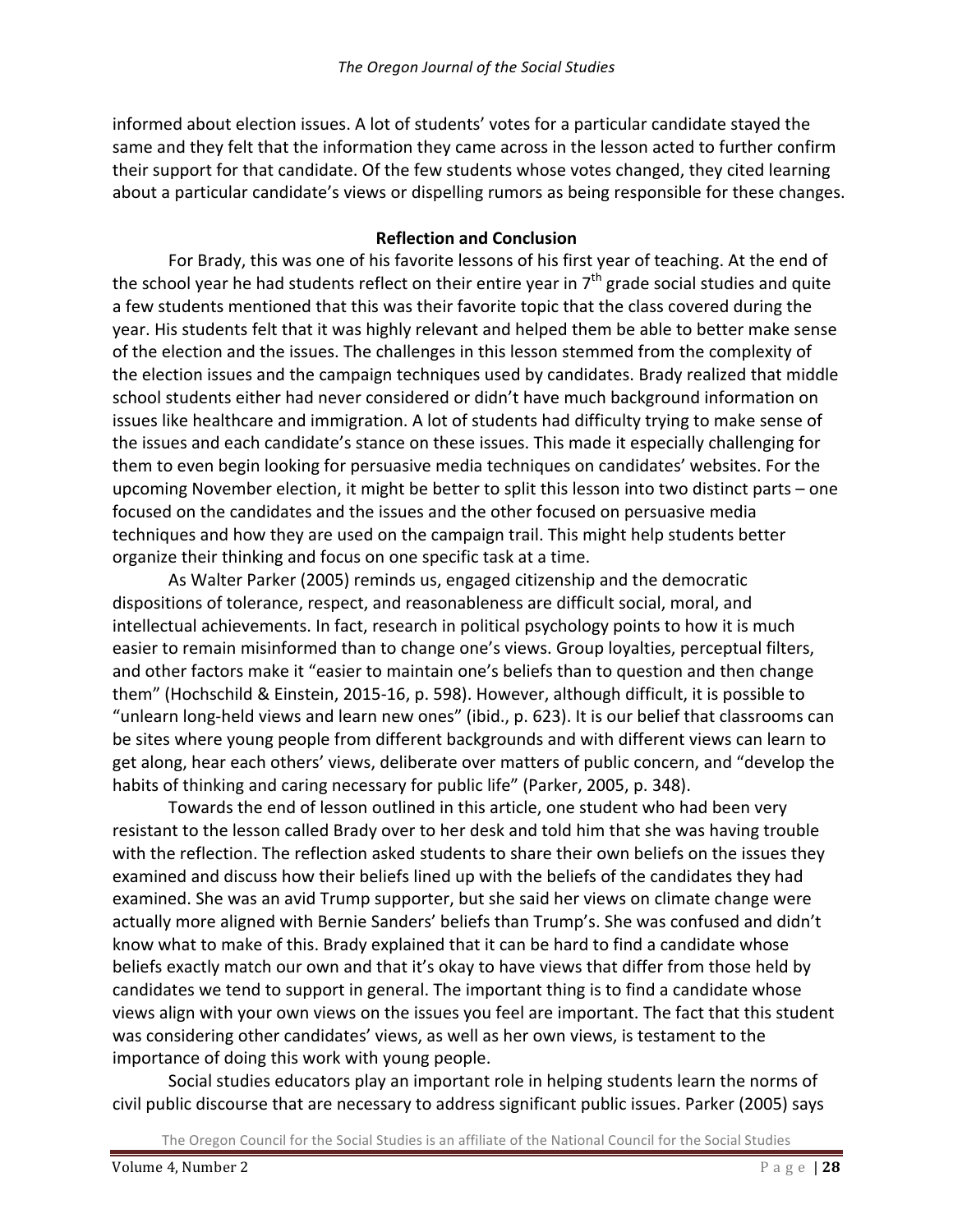schools and classrooms can do this work "because of the collective problems and diversity contained within them" (p. 348). However, this can only happen if students learn to practice the norms necessary for public deliberation, learn to be reflective thinkers (to account for bias, check assumptions, and manage emotional responses), and develop strategies to critically interrogate political and media messages. As social studies educators we must remain hopeful of this educational project.